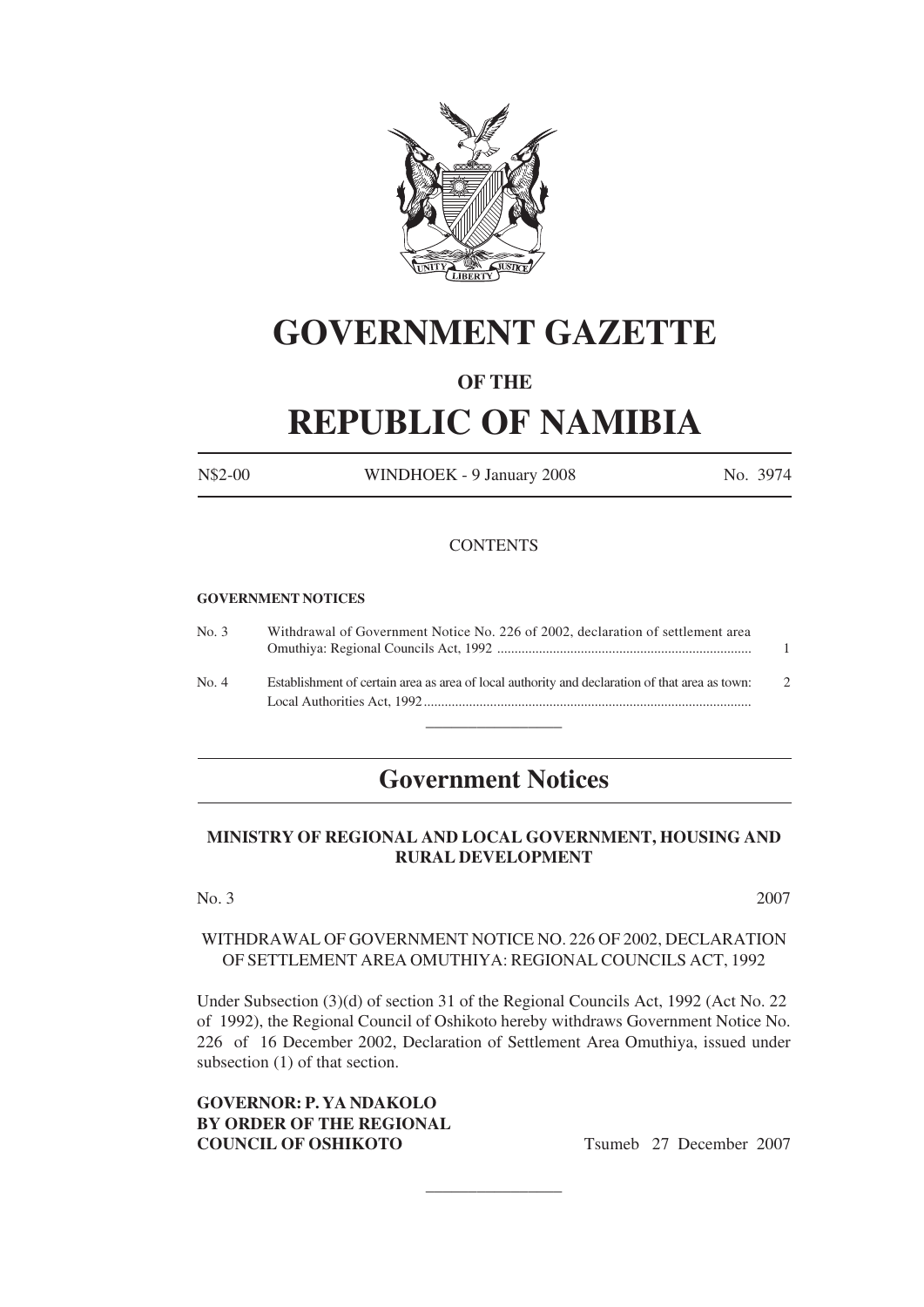#### MINISTRY OF REGIONAL AND LOCAL GOVERNMENT, HOUSING AND **RURAL DEVELOPMENT**

#### No. 4

2007

ESTABLISHMENT OF CERTAIN AREA AS AREA OF LOCAL AUTHORITY AND DECLARATION OF THAT AREA AS TOWN: LOCAL AUTHORITIES ACT, 1992

Under the Local Authorities Act, 1992 (Act No. 23 of 1992), I hereby under -

- $(a)$ section  $3(1)$  of that Act establish the area, the boundaries of which are specified in Cadastral Diagram No. A 613/2001 contained in the Annexure to this notice, as the area of a local authority and declare that area to be a town under the name Omuthiya; and
- $(b)$ section  $3(4)$  of that Act -
	- $(i)$ determine that the Town Council of Omuthiya Town shall consist of seven members: and
	- substitute the following Schedule for Schedule 2 of that Act:  $(ii)$

| Column 1 | Column 2      | Column 3<br>Number of members of |  |
|----------|---------------|----------------------------------|--|
| No.      | Name of town  |                                  |  |
|          |               | town council                     |  |
| 1.       | Arandis       |                                  |  |
| 2.       | Eenhana       |                                  |  |
| 3.       | Helao Nafidi  |                                  |  |
| 4.       | Katima Mulilo |                                  |  |
| 5.       | Khorixas      |                                  |  |
| 6.       | Luderitz      |                                  |  |
| 7.       | Nkurenkuru    |                                  |  |
| 8.       | Okahao        |                                  |  |
| 9.       | Okakarara     |                                  |  |
| 10.      | Omuthiya      |                                  |  |
| 11.      | Ondangwa      |                                  |  |
| 12.      | Ongwediva     |                                  |  |
| 13.      | Opuwo         |                                  |  |
| 14.      | Oshakati      |                                  |  |
| 15.      | Outapi        |                                  |  |
| 16.      | Rehoboth      |                                  |  |
| 17.      | Rundu         |                                  |  |
|          |               |                                  |  |

### "SCHEDULE 2 **TOWNS** (Section 3)

### **J. PANDENI MINISTER OF REGIONAL AND LOCAL GOVERNMENT, HOUSING** AND RURAL DEVELOPMENT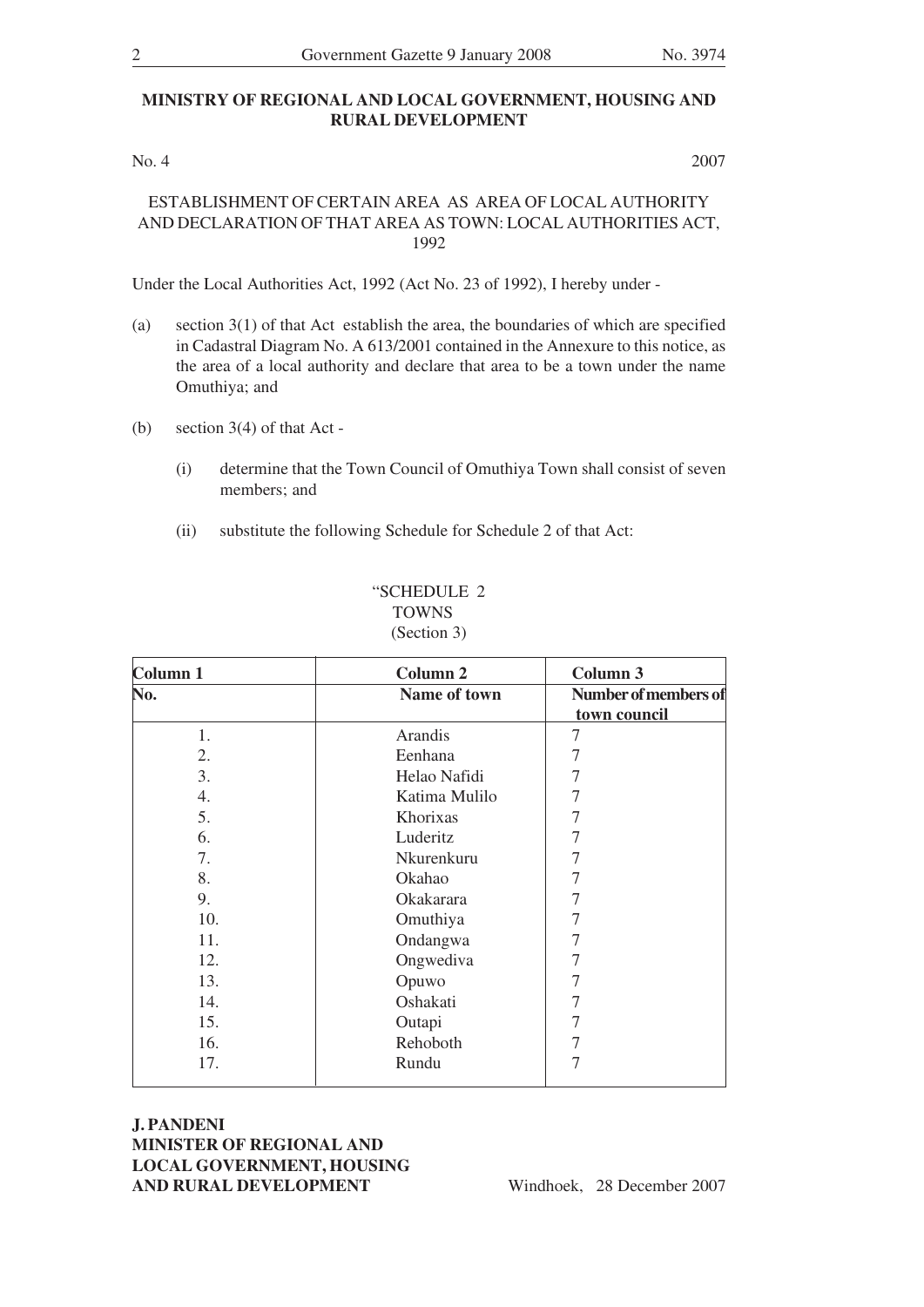#### $\mathfrak{Z}$

#### **ANNEXURE**

| <b>APPROVED</b>                                       |                                  |                  | No. A 613/2001 |                                                                                      |                   |  |  |  |  |  |  |
|-------------------------------------------------------|----------------------------------|------------------|----------------|--------------------------------------------------------------------------------------|-------------------|--|--|--|--|--|--|
|                                                       | 2 4 OCT 2002<br>SURVEYOR-GENERAL |                  |                |                                                                                      |                   |  |  |  |  |  |  |
| <b>SIDES</b>                                          |                                  | <b>ANGLES OF</b> |                | <b>CO-ORDINATES</b>                                                                  |                   |  |  |  |  |  |  |
| <b>DIRECTION</b><br>Metres<br>$\prime$<br>$\mathbf n$ |                                  | System 22/17     |                | <b>DESIG</b>                                                                         |                   |  |  |  |  |  |  |
| AВ                                                    | 2 652,86                         | 213 21 48        | $\mathbf{A}$   | y<br>X<br>$+48$ 499,92 $\vert$<br>403 895,18                                         | <b>TY87</b>       |  |  |  |  |  |  |
| BC                                                    | 1614,31                          | 254 41 58        | $\mathbf{B}$   | $+47$ 040,99 $+406$ 110,85                                                           | <b>TY05</b>       |  |  |  |  |  |  |
| CD                                                    | 3 604,70                         | 322 02 23        | $\mathcal{C}$  | $+45$ 483,90 $\div$ 406 536,84                                                       | <b>TY08</b>       |  |  |  |  |  |  |
| DE                                                    | 4 7 5 4 4 2                      | 304 03 02        | D              | $266,60$ - 403 694,76<br>$+43$                                                       | TY <sub>2</sub> A |  |  |  |  |  |  |
| EF                                                    | 1 0 54, 58                       | 274 46 33        | E              | $327,36$ - 401 032,64<br>$+39$                                                       | <b>TY39</b>       |  |  |  |  |  |  |
| FG                                                    | 1927,06                          | 326 34 07        | ${\bf F}$      | $276,44$ - 400 944,84<br>$+38$                                                       | <b>TY45</b>       |  |  |  |  |  |  |
| <b>GH</b>                                             | 3 502, 60                        | 281 42 45        | G              | $214,75$ - 399 336,62<br>$+37$                                                       | <b>TY48</b>       |  |  |  |  |  |  |
| HJ                                                    | 4 509,23                         | 1 06 59          | H              | $+33$ 7 85, 08 - 398 625, 59                                                         | <b>TY49</b>       |  |  |  |  |  |  |
| JK                                                    | 1929,71                          | 28 02 30         | J              | $+33$ 872,94 - 394 117,22                                                            | <b>TY52</b>       |  |  |  |  |  |  |
| KL                                                    | 8 9 4 9 , 3 4                    | 87 44 17         | $\rm K$        | 780,12 - 392 414,05<br>$+34$                                                         | <b>TY53</b>       |  |  |  |  |  |  |
| LM                                                    | 4 9 62, 77                       | 153 31 20        | L              | $+43$<br>$722,49$ - 392 060,83                                                       | <b>TY54</b>       |  |  |  |  |  |  |
| MN                                                    | 1950, 86                         | 142 07 15        | M              | 935, 14 - 396 503,04<br>$+45$                                                        | <b>TY55</b>       |  |  |  |  |  |  |
| NP                                                    | 3 119,12                         | 172 43 07        | $\mathbf N$    | 132,96 - 398 042,87<br>$+47$                                                         | <b>TY70</b>       |  |  |  |  |  |  |
| PA                                                    | 2924,47                          | 160 35 42        | $\mathbf{P}$   | $+47$<br>$528,28$ - 401 136,84                                                       | <b>TY76</b>       |  |  |  |  |  |  |
|                                                       |                                  | No. 159          | Δ              | $567,00$ - 392 516,80<br>$+58$                                                       | Okasna            |  |  |  |  |  |  |
|                                                       |                                  | No. 161          | Δ              | $407,40$ 399 365,10<br>$+40$                                                         | Tosh              |  |  |  |  |  |  |
|                                                       | <b>DESCRIPTION OF BEACONS</b>    |                  |                |                                                                                      |                   |  |  |  |  |  |  |
|                                                       |                                  |                  |                | $A, B, C, D, E, F, G, H, J, K, L, M, N, P - 16mm$ iron peg in concrete, underground, |                   |  |  |  |  |  |  |
|                                                       | marked with fencing standard.    |                  |                |                                                                                      |                   |  |  |  |  |  |  |
|                                                       |                                  | в                |                |                                                                                      |                   |  |  |  |  |  |  |
|                                                       |                                  |                  |                |                                                                                      |                   |  |  |  |  |  |  |
|                                                       |                                  | A                | υ              | <b>State Land</b>                                                                    |                   |  |  |  |  |  |  |
|                                                       |                                  |                  |                |                                                                                      |                   |  |  |  |  |  |  |
|                                                       |                                  | p                |                |                                                                                      |                   |  |  |  |  |  |  |
|                                                       |                                  |                  |                |                                                                                      |                   |  |  |  |  |  |  |

No. 161 **979.55 Talgo** SCALE 1 : 250 000 L **State Land** The figure A B C D E F G H J K L M N P represents 12497,4155 hectares of land being FARM OMUTHIYA TOWNLANDS NO.1013 situate in Registration Division A Republic of NAMIBIA Surveyed between February 1991 by us and October 2001

..................................... **Land Surveyors**